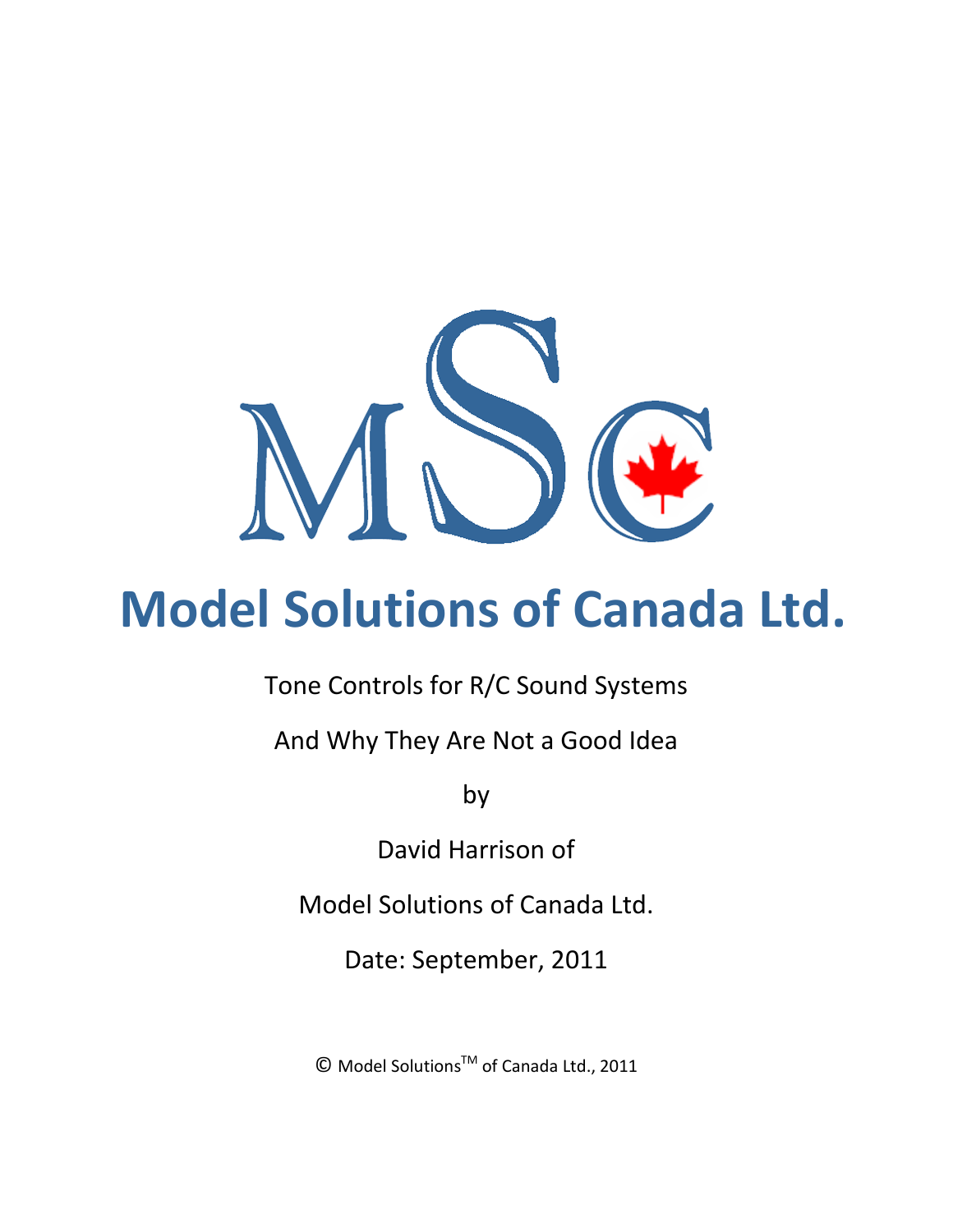## *Table of Contents*

| Sound Pressure Levels and Loudspeaker Sensitivity  Error! Bookmark not defined. |  |
|---------------------------------------------------------------------------------|--|
|                                                                                 |  |
|                                                                                 |  |
|                                                                                 |  |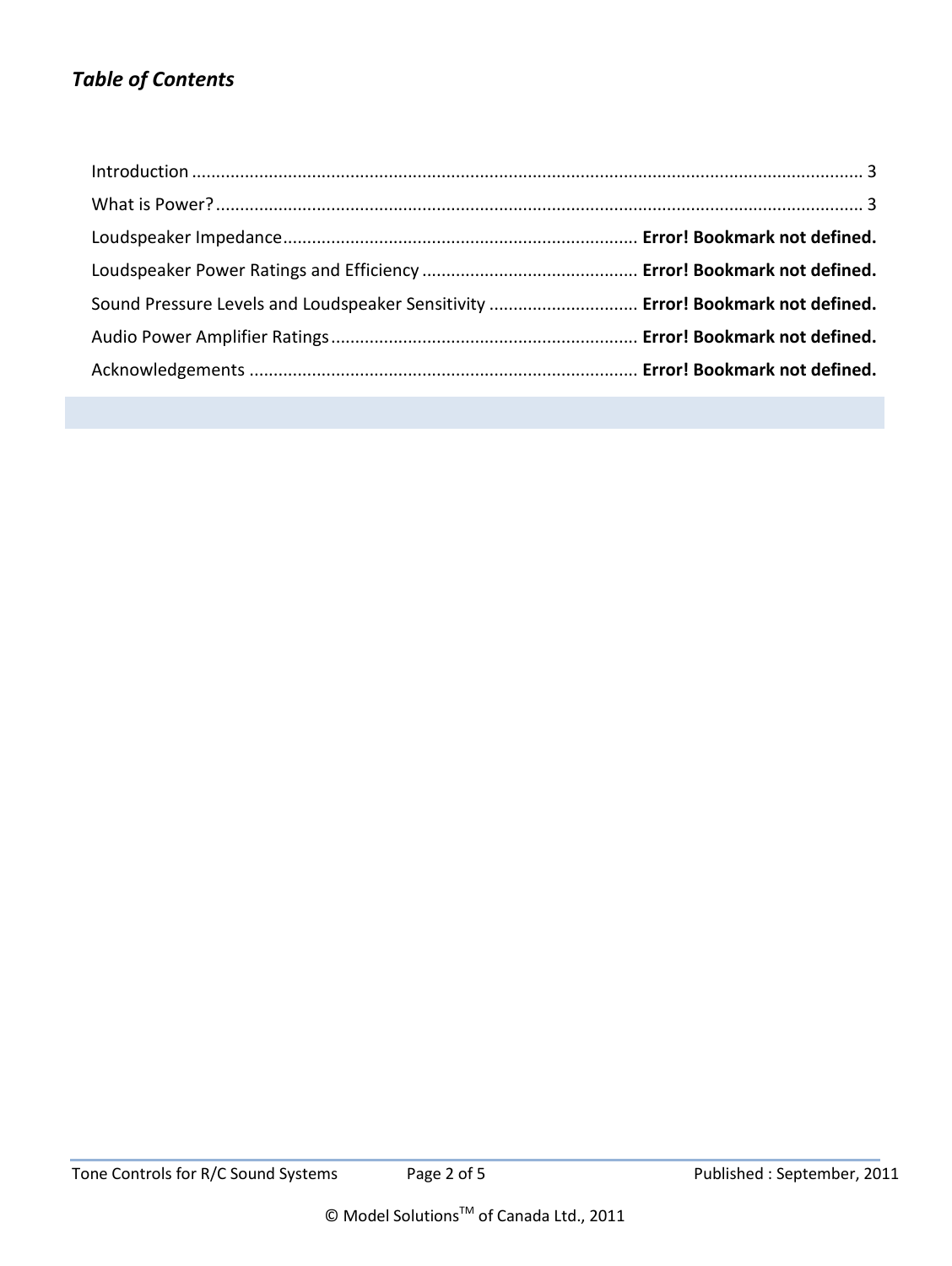#### INTRODUCTION

<span id="page-2-0"></span>One manufacturer of sound modules for radio controlled models boasts that his sound module has bass and treble tone controls. Whilst this may sound like a good idea superficially, when you consider the effects this has on the rest of the system, they are definitely not a good idea as their use is quite limited and may lead to distortion or burnt out loudspeakers.

This is why the sound systems manufactured by Model Solutions of Canada Ltd. do not include tone controls.

<span id="page-2-1"></span>This article seeks to debunk the mystery around tone controls for R/C sound systems.

## WHAT DO TONE CONTROLS DO?

A Bass tone control works by boosting or cutting the lower frequency components of an audio signal and a Treble tone control works by boosting or cutting the higher frequency components of an audio signal – see Figure 1.





**Legend : Aqua – Bass Boost and Treble Cut, Magenta - Bass Cut and Treble Boost, Green – Flat Response**

## **Axes : Horizontal : Logarithmic Frequency scale from 20Hz to 20KHz Vertical : Signal Level Amplitude in Decibels normalized to its 650Hz reference level**

This plot shows the frequency response of a typical tone control network with the tone controls set at their maximum boost or cut extremes. Only one of the three lines above are applicable at any given time. All three are superimposed on the one plot so you can see the overall effect.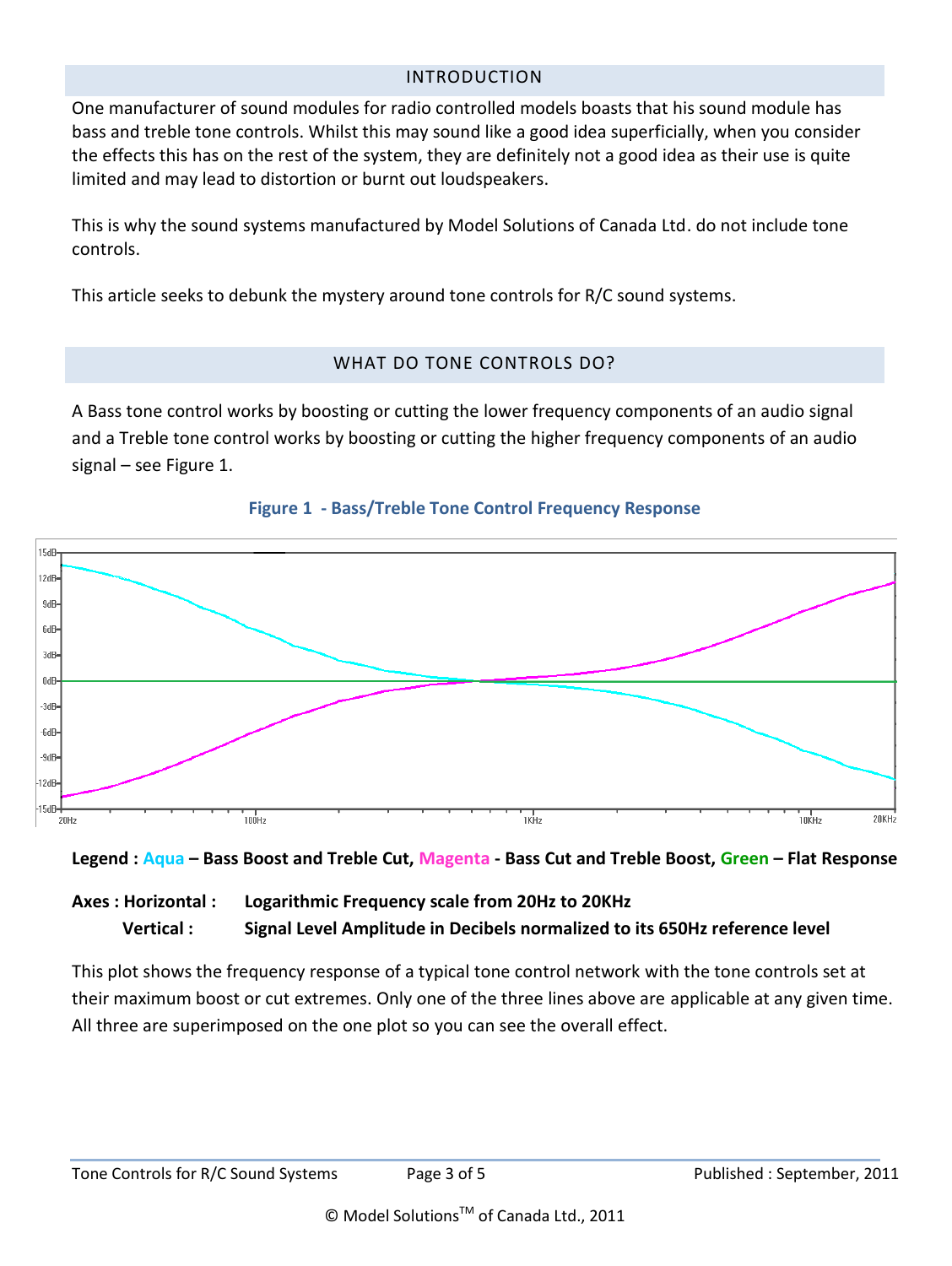## OUTPUT AMPLITUDE AND MAXIMUM SIGNAL LEVELS

Radio controlled models, especially airplanes, can be some distance from their operators and, because Sound Pressure Level (SPL or Decibel level) is inversely proportional to the distance from the source, must usually be played as loud as possible to obtain a realistic sound level.

Therefore the volume level of an R/C sound module is usually set to its very maximum. This occurs when the amplitude of a digital signal reaches its maximum value (for 16 bit signals this is -32768 or + 32767), or once it has been converted to an analogue signal, represents the maximum amplitude the signal can reach when limited by the power supply voltage.

As can be seen in Figure 1 above, for effective and noticeable Bass or Treble boost (usually in R/C sound systems bass/treble cut is never employed), the amplitude of the signal of the lower/higher frequencies is amplified relative to the nominal midpoint value by more than 10dB. 10 Decibels represents a voltage difference of √10 times, or a power difference of 10 times.

If the volume level of the overall signal is already at its maximum level, then attempting to boost the lower or higher frequencies will simply lead to those components being "clipped" as the amplifier is already delivering its maximum power and cannot go any higher. Therefore those frequencies will be considerably distorted and will sound "rough".

The only way a tone control can be used with any meaning or decent result is to lower the overall amplitude of the signal by 10 dB or more. This then will allow some "headroom" for the amplifier to deliver more at the lower or higher frequencies.

However, a power level drop of 10dB, or 10 times, is a very significant drop in perceived loudness, all achieved just for the sake of a bit of bass or treble boost.

At Model Solutions of Canada Ltd,. Our philosophy is to present the maximum average power possible to the loudspeaker(s) in order for the perceived loudness to reach its maximum.

## DRIVING LOUDSPEAKERS INTO DISTORTION

Every loudspeaker, and especially the smaller loudspeakers used in R/C models have a limited frequency response. Figure 2 shows the manufacturers quoted frequency response for the 4inch, 20Watt loudspeakers that we sell.

Figure 2 – over page …